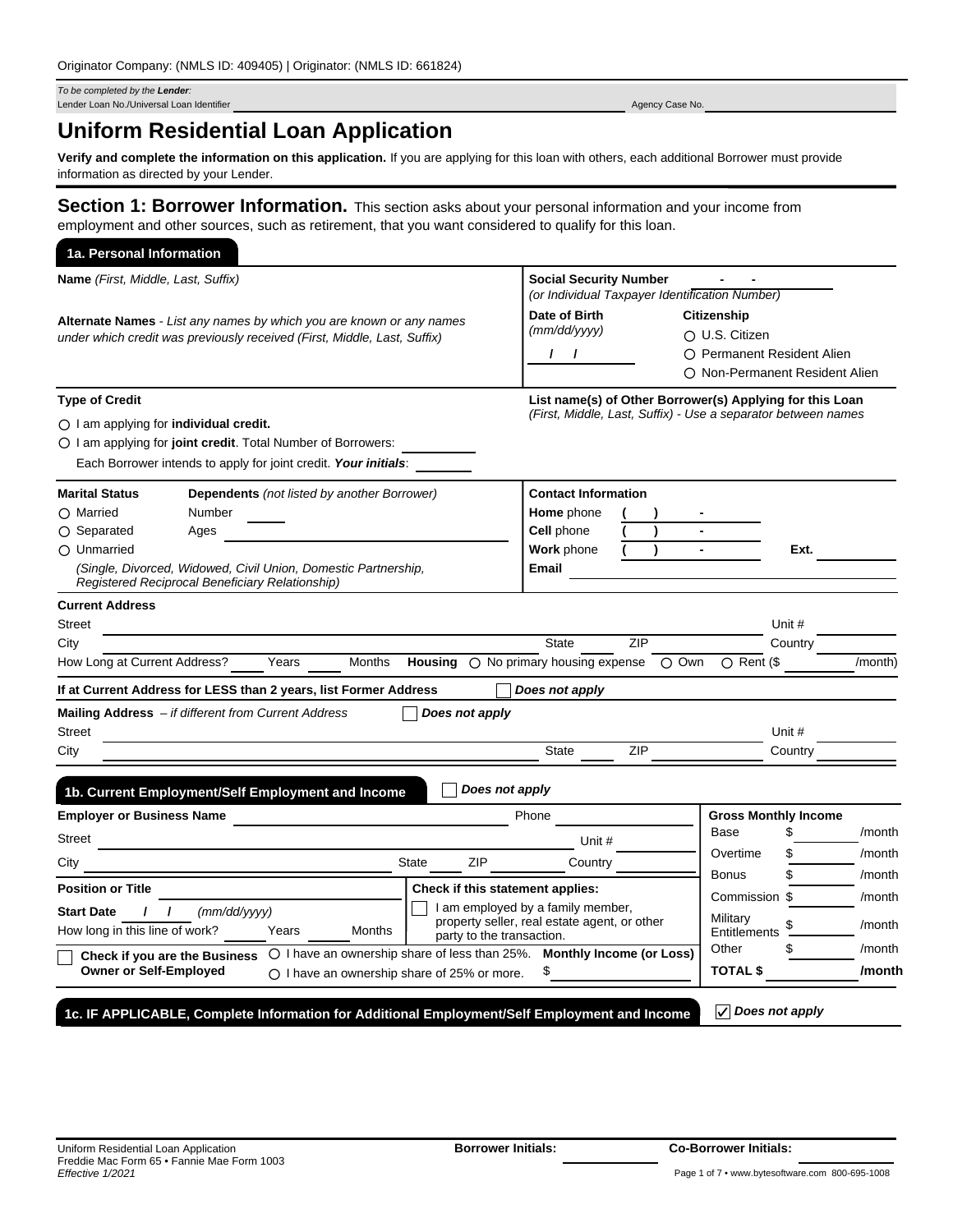|                                                                                                              |                                                            |                                                   | Provide at least 2 years of current and previous employment and income.                                                                                                                                                                                                                                                                                                       |              |                                                               |                                                                                      |                 |                                                                   |
|--------------------------------------------------------------------------------------------------------------|------------------------------------------------------------|---------------------------------------------------|-------------------------------------------------------------------------------------------------------------------------------------------------------------------------------------------------------------------------------------------------------------------------------------------------------------------------------------------------------------------------------|--------------|---------------------------------------------------------------|--------------------------------------------------------------------------------------|-----------------|-------------------------------------------------------------------|
| 1e. Income from Other Sources                                                                                |                                                            | Does not apply                                    |                                                                                                                                                                                                                                                                                                                                                                               |              |                                                               |                                                                                      |                 |                                                                   |
| • Alimony<br>• Automobile Allowance • Disability<br>• Boarder Income<br>• Capital Gains<br>this Ioan.        | • Child Support<br>• Foster Care<br>• Housing or Parsonage |                                                   | Include income from other sources below. Under Income Source, choose from the sources listed here:<br>• Interest and Dividends<br>• Mortgage Credit Certificate • Public Assistance<br>• Mortgage Differential<br>Payments<br>NOTE: Reveal alimony, child support, separate maintenance, or other income ONLY IF you want it considered in determining your qualification for | • Retirement | • Notes Receivable<br>$(e.g.,$ Pension, IRA)                  | • Royalty Payments<br>• Separate Maintenance<br>• Social Security<br>$\bullet$ Trust |                 | • Unemployment<br><b>Benefits</b><br>• VA Compensation<br>• Other |
| each month, such as credit cards, alimony, or other expenses.                                                |                                                            |                                                   | Section 2: Financial Information - Assets and Liabilities. This section asks about things you own that<br>are worth money and that you want considered to qualify for this loan. It then asks about your liabilities (or debts) that you pay                                                                                                                                  |              |                                                               |                                                                                      |                 |                                                                   |
|                                                                                                              |                                                            |                                                   | 2a. Assets - Bank Accounts, Retirement, and Other Accounts You Have                                                                                                                                                                                                                                                                                                           |              |                                                               |                                                                                      |                 |                                                                   |
| • Checking<br>• Savings<br>• Money Market                                                                    | • Certificate of Deposit<br>• Mutual Fund<br>• Stocks      |                                                   | Include all accounts below. Under Account Type, choose from the types listed here:<br>• Stock Options<br>• Bonds<br>• Retirement (e.g., 401k, IRA)                                                                                                                                                                                                                            |              | • Bridge Loan Proceeds<br>• Individual Development<br>Account |                                                                                      | • Trust Account | • Cash Value of Life Insurance<br>(used for the transaction)      |
| Account Type - use list above                                                                                |                                                            | <b>Financial Institution</b>                      |                                                                                                                                                                                                                                                                                                                                                                               |              | <b>Account Number</b>                                         |                                                                                      |                 | <b>Cash or Market Value</b>                                       |
|                                                                                                              |                                                            |                                                   |                                                                                                                                                                                                                                                                                                                                                                               |              |                                                               |                                                                                      | \$              |                                                                   |
|                                                                                                              |                                                            |                                                   |                                                                                                                                                                                                                                                                                                                                                                               |              |                                                               |                                                                                      | \$              |                                                                   |
|                                                                                                              |                                                            |                                                   |                                                                                                                                                                                                                                                                                                                                                                               |              |                                                               |                                                                                      | \$              |                                                                   |
|                                                                                                              |                                                            |                                                   |                                                                                                                                                                                                                                                                                                                                                                               |              |                                                               |                                                                                      | \$              |                                                                   |
|                                                                                                              |                                                            |                                                   |                                                                                                                                                                                                                                                                                                                                                                               |              |                                                               | <b>Provide TOTAL Amount Here</b>                                                     | \$              |                                                                   |
| 2b. Other Assets and Credits You Have                                                                        |                                                            |                                                   | Does not apply                                                                                                                                                                                                                                                                                                                                                                |              |                                                               |                                                                                      |                 |                                                                   |
| Assets<br>• Proceeds from Real Estate • Proceeds from Sale of<br>Property to be sold on or<br>before closing |                                                            | Non-Real Estate Asset<br>• Secured Borrowed Funds | Include all other assets and credits below. Under Asset or Credit Type, choose from the types listed here:<br>• Unsecured Borrowed Funds • Earnest Money<br>• Other                                                                                                                                                                                                           |              | Credits<br>• Employer Assistance<br>• Lot Equity              | • Rent Credit                                                                        |                 | • Relocation Funds • Sweat Equity<br>• Trade Equity               |
|                                                                                                              |                                                            |                                                   | 2c. Liabilities - Credit Cards, Other Debts, and Leases that You Owe                                                                                                                                                                                                                                                                                                          |              | Does not apply                                                |                                                                                      |                 |                                                                   |
|                                                                                                              |                                                            |                                                   | List all liabilities below (except real estate) and include deferred payments. Under Account Type, choose from the types listed here:<br>· Revolving (e.g., credit cards) · Installment (e.g., car, student, personal loans) · Open 30-Day (balance paid monthly) · Lease (not real estate) · Other                                                                           |              |                                                               |                                                                                      |                 |                                                                   |
| <b>Account Type -</b><br>use list above                                                                      | <b>Company Name</b>                                        |                                                   | <b>Account Number</b>                                                                                                                                                                                                                                                                                                                                                         |              | <b>Unpaid Balance</b>                                         | To be paid off at<br>or before closing                                               |                 | <b>Monthly Payment</b>                                            |
|                                                                                                              |                                                            |                                                   |                                                                                                                                                                                                                                                                                                                                                                               |              | \$                                                            |                                                                                      | \$              |                                                                   |
|                                                                                                              |                                                            |                                                   |                                                                                                                                                                                                                                                                                                                                                                               |              | \$                                                            |                                                                                      | \$              |                                                                   |
|                                                                                                              |                                                            |                                                   |                                                                                                                                                                                                                                                                                                                                                                               |              | \$                                                            |                                                                                      | \$              |                                                                   |
|                                                                                                              |                                                            |                                                   |                                                                                                                                                                                                                                                                                                                                                                               |              |                                                               |                                                                                      |                 |                                                                   |
|                                                                                                              |                                                            |                                                   |                                                                                                                                                                                                                                                                                                                                                                               |              | \$                                                            |                                                                                      | \$              |                                                                   |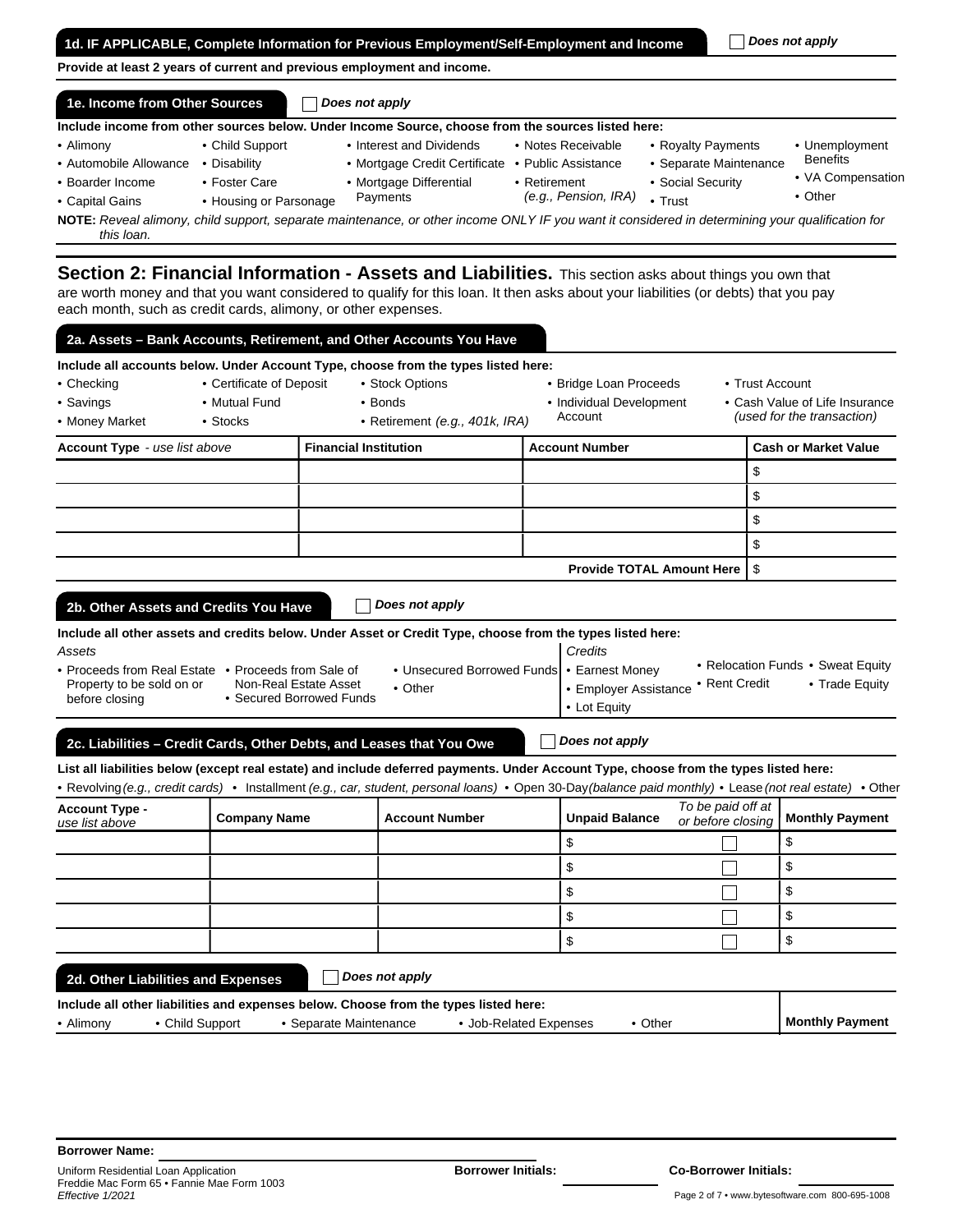## **Section 3: Financial Information - Real Estate.** This section asks you to list all properties you currently own

and what you owe on them. *I do not own any real estate*

| 3a. Property You Own                             |                                       |                                                                                                                                                                                                                                                                                                                                |                |                                                                                 | If you are refinancing, list the property you are refinancing FIRST. |                                 |                                        |                                                       |                                        |
|--------------------------------------------------|---------------------------------------|--------------------------------------------------------------------------------------------------------------------------------------------------------------------------------------------------------------------------------------------------------------------------------------------------------------------------------|----------------|---------------------------------------------------------------------------------|----------------------------------------------------------------------|---------------------------------|----------------------------------------|-------------------------------------------------------|----------------------------------------|
| <b>Address</b> Street                            |                                       |                                                                                                                                                                                                                                                                                                                                |                |                                                                                 |                                                                      |                                 |                                        | Unit #                                                |                                        |
| City                                             |                                       |                                                                                                                                                                                                                                                                                                                                |                |                                                                                 |                                                                      | State                           | ZIP                                    | Country                                               |                                        |
|                                                  | Status: Sold.                         | <b>Intended Occupancy:</b>                                                                                                                                                                                                                                                                                                     |                |                                                                                 | <b>Monthly Insurance, Taxes,</b>                                     |                                 |                                        | For 2-4 Unit Primary or Investment Property           |                                        |
| <b>Property Value</b>                            | Pending Sale,<br>or Retained          | Investment, Primary<br>Residence, Second<br>Home, Other                                                                                                                                                                                                                                                                        |                | <b>Association Dues, etc.</b><br>if not included in Monthly<br>Mortgage Payment |                                                                      | <b>Monthly Rental</b><br>Income |                                        | For LENDER to calculate:<br>Net Monthly Rental Income |                                        |
| \$                                               |                                       |                                                                                                                                                                                                                                                                                                                                |                | \$                                                                              |                                                                      | \$                              |                                        | \$                                                    |                                        |
| Mortgage Loans on this Property                  |                                       | Does not apply                                                                                                                                                                                                                                                                                                                 |                |                                                                                 |                                                                      |                                 |                                        |                                                       |                                        |
| <b>Creditor Name</b>                             |                                       | <b>Account Number</b>                                                                                                                                                                                                                                                                                                          | <b>Monthly</b> | Mortgage<br>Payment                                                             | <b>Unpaid Balance</b>                                                |                                 | To be paid off at or<br>before closing | Type: FHA, VA,<br>Conventional.<br>USDA-RD, Other     | <b>Credit Limit</b><br>(if applicable) |
|                                                  |                                       |                                                                                                                                                                                                                                                                                                                                | \$             |                                                                                 | \$                                                                   |                                 |                                        |                                                       | \$                                     |
|                                                  |                                       |                                                                                                                                                                                                                                                                                                                                | \$             |                                                                                 | \$                                                                   |                                 |                                        |                                                       | \$                                     |
|                                                  |                                       |                                                                                                                                                                                                                                                                                                                                |                |                                                                                 |                                                                      |                                 |                                        |                                                       |                                        |
|                                                  |                                       | 3b. IF APPLICABLE, Complete Information for Additional Property                                                                                                                                                                                                                                                                |                |                                                                                 |                                                                      | Does not apply                  |                                        |                                                       |                                        |
| <b>Address</b> Street<br>City                    |                                       |                                                                                                                                                                                                                                                                                                                                |                |                                                                                 |                                                                      | <b>State</b>                    | ZIP                                    | Unit #<br>Country                                     |                                        |
|                                                  |                                       | <b>Intended Occupancy:</b>                                                                                                                                                                                                                                                                                                     |                |                                                                                 | Monthly Insurance, Taxes,                                            |                                 |                                        | For 2-4 Unit Primary or Investment Property           |                                        |
|                                                  | <b>Status: Sold.</b><br>Pending Sale, | Investment, Primary<br>Residence, Second                                                                                                                                                                                                                                                                                       |                |                                                                                 | <b>Association Dues, etc.</b>                                        |                                 | <b>Monthly Rental</b>                  | For LENDER to calculate:                              |                                        |
| <b>Property Value</b>                            | or Retained                           | Home, Other                                                                                                                                                                                                                                                                                                                    |                | Mortgage Payment                                                                | if not included in Monthly                                           | <b>Income</b>                   |                                        | Net Monthly Rental Income                             |                                        |
| \$                                               |                                       |                                                                                                                                                                                                                                                                                                                                |                | \$                                                                              |                                                                      | \$                              |                                        | $\mathfrak{S}$                                        |                                        |
| Mortgage Loans on this Property                  |                                       | Does not apply                                                                                                                                                                                                                                                                                                                 |                |                                                                                 |                                                                      |                                 |                                        |                                                       |                                        |
| <b>Creditor Name</b>                             |                                       | <b>Account Number</b>                                                                                                                                                                                                                                                                                                          | <b>Monthly</b> | Mortgage<br><b>Payment</b>                                                      | <b>Unpaid Balance</b>                                                |                                 | To be paid off at or<br>before closing | Type: FHA, VA,<br>Conventional,<br>USDA-RD, Other     | <b>Credit Limit</b><br>(if applicable) |
|                                                  |                                       |                                                                                                                                                                                                                                                                                                                                | \$             |                                                                                 | \$                                                                   |                                 |                                        |                                                       | \$                                     |
| want to purchase or refinance.                   |                                       | Section 4: Loan and Property Information. This section asks about the loan's purpose and the property you                                                                                                                                                                                                                      |                |                                                                                 |                                                                      |                                 |                                        |                                                       |                                        |
| 4a. Loan and Property Information<br>Loan Amount |                                       |                                                                                                                                                                                                                                                                                                                                |                | <b>Loan Purpose</b> $\bigcirc$ Purchase                                         | $\bigcirc$ Refinance                                                 |                                 | O Other (specify)                      |                                                       |                                        |
|                                                  |                                       |                                                                                                                                                                                                                                                                                                                                |                |                                                                                 |                                                                      |                                 |                                        |                                                       | Unit #                                 |
| <b>Property Address</b> Street                   |                                       |                                                                                                                                                                                                                                                                                                                                |                |                                                                                 |                                                                      |                                 |                                        |                                                       |                                        |
|                                                  | City                                  |                                                                                                                                                                                                                                                                                                                                |                |                                                                                 |                                                                      |                                 |                                        | ZIP<br><b>State</b>                                   |                                        |
|                                                  | County                                |                                                                                                                                                                                                                                                                                                                                |                |                                                                                 | Number of Units                                                      |                                 |                                        | <b>Property Value</b>                                 |                                        |
| Occupancy                                        |                                       | O Primary Residence                                                                                                                                                                                                                                                                                                            |                | ○ Second Home                                                                   | ○ Investment Property                                                |                                 |                                        | FHA Secondary Residence                               |                                        |
|                                                  |                                       | 1. Mixed-Use Property. If you will occupy the property, will you set aside space within the property to operate<br>your own business? (e.g., daycare facility, medical office, beauty/barber shop)<br>2. Manufactured Home. Is the property a manufactured home? (e.g., a factory built dwelling built on a permanent chassis) |                |                                                                                 |                                                                      |                                 |                                        | $\circ$ NO<br>$\circ$ NO                              | YES<br>0<br>O YES                      |
|                                                  |                                       | 4b. Other New Mortgage Loans on the Property You are Buying or Refinancing                                                                                                                                                                                                                                                     |                |                                                                                 |                                                                      |                                 |                                        | Does not apply                                        |                                        |

**4d. Gifts or Grants You Have Been Given or Will Receive for this Loan** *Does not apply*

**4c. Rental Income on the Property You Want to Purchase For Purchase Only** *Does not apply*

**Does not apply**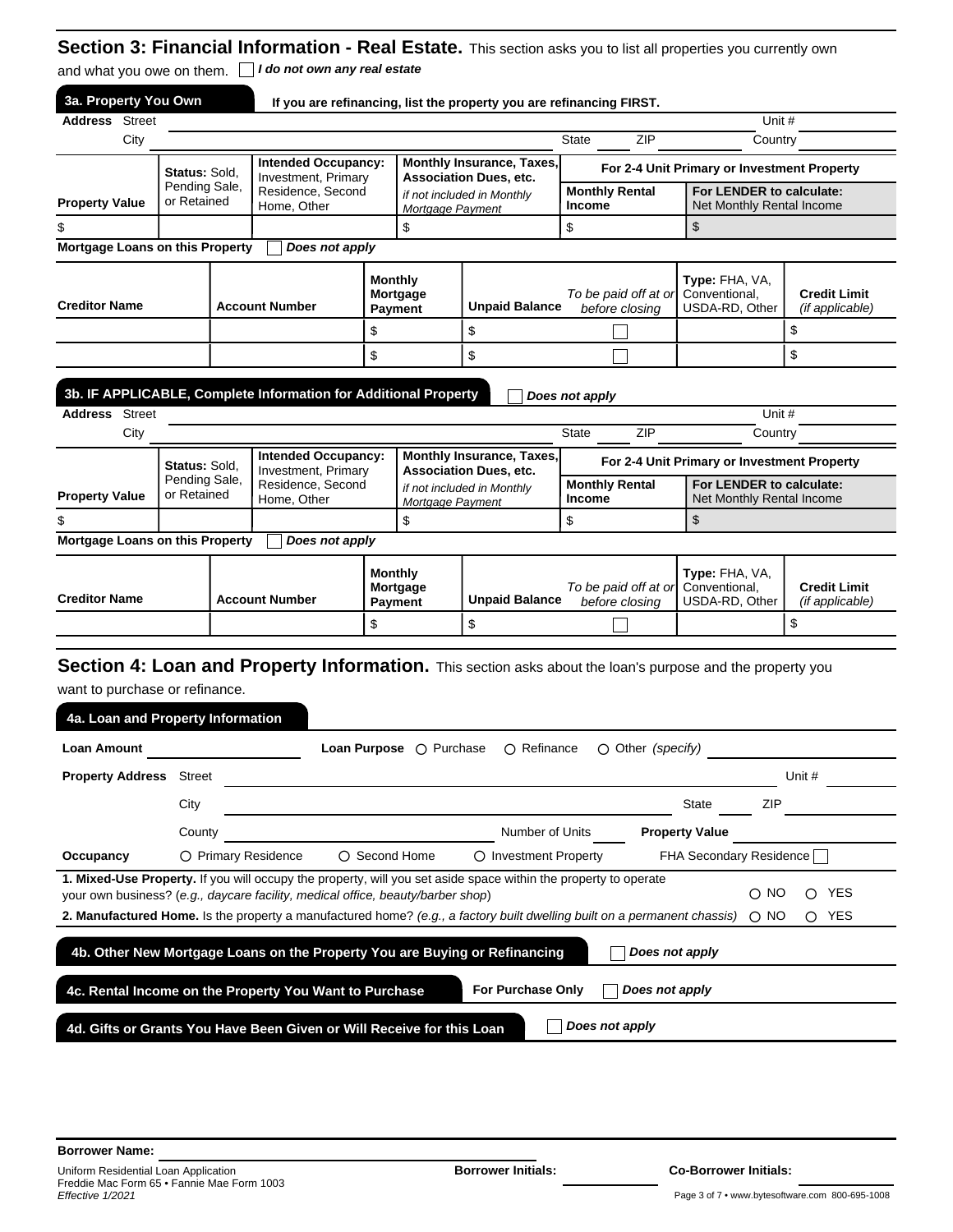## **Section 5: Declarations.** This section asks you specific questions about the property, your funding, and your past financial history.

| 5a. About this Property and Your Money for this Loan                                                                                                                                                                                                                                                                                                                                             |                             |                |
|--------------------------------------------------------------------------------------------------------------------------------------------------------------------------------------------------------------------------------------------------------------------------------------------------------------------------------------------------------------------------------------------------|-----------------------------|----------------|
| A. Will you occupy the property as your primary residence?<br>If YES, have you had an ownership interest in another property in the last three years?<br>If YES, complete (1) and (2) below:<br>What type of property did you own: primary residence (PR), FHA secondary residence (SR), second home (SH),<br>(1)<br>or investment property (IP)?                                                | $\circ$ NO<br>$\bigcirc$ NO | YES<br>O YES   |
| How did you hold title to the property: by yourself (S), jointly with your spouse (SP), or jointly with another person (O)?<br>(2)                                                                                                                                                                                                                                                               |                             |                |
| <b>B.</b> If this is a Purchase Transaction: Do you have a family relationship or business affiliation with the seller of the property?                                                                                                                                                                                                                                                          | $\cap$ NO<br>∩              | <b>YES</b>     |
| C. Are you borrowing any money for this real estate transaction (e.g., money for your closing costs or down payment) or<br>obtaining any money from another party, such as the seller or realtor, that you have not disclosed on this loan application?<br>If YES, what is the amount of this money?                                                                                             | $\cap$ NO<br>⌒              | <b>YES</b>     |
| D. 1. Have you or will you be applying for a mortgage loan on another property (not the property securing this loan) on or<br>before closing this transaction that is not disclosed on this loan application?<br>2. Have you or will you be applying for any new credit (e.g., installment loan, credit card, etc.) on or before closing this loan<br>that is not disclosed on this application? | $\cap$ NO<br>$\cap$ NO      | ∩ YES<br>O YES |
| <b>E.</b> Will this property be subject to a lien that could take priority over the first mortgage lien, such as a clean energy lien paid<br>through your property taxes (e.g., the Property Assessed Clean Energy Program)?                                                                                                                                                                     | $\circ$ NO<br>∩             | <b>YES</b>     |
| <b>5b. About Your Finances</b>                                                                                                                                                                                                                                                                                                                                                                   |                             |                |

| <b>F.</b> Are you a co-signer or guarantor on any debt or loan that is not disclosed on this application?                                                                                                              |                                        |  |  |
|------------------------------------------------------------------------------------------------------------------------------------------------------------------------------------------------------------------------|----------------------------------------|--|--|
| <b>G.</b> Are there any outstanding judgments against you?                                                                                                                                                             |                                        |  |  |
| H. Are you currently delinguent or in default on a Federal debt?                                                                                                                                                       | O YES<br>$\circ$ NO                    |  |  |
| <b>I.</b> Are you a party to a lawsuit in which you potentially have any personal financial liability?                                                                                                                 | $\circ$ NO<br><b>YES</b><br>∩          |  |  |
| J. Have you conveyed title to any property in lieu of foreclosure in the past 7 years?                                                                                                                                 | $\circ$ NO<br><b>YES</b><br>$\bigcirc$ |  |  |
| K. Within the past 7 years, have you completed a pre-foreclosure sale or short sale, whereby the property was sold to a<br>third party and the Lender agreed to accept less than the outstanding mortgage balance due? |                                        |  |  |
| <b>L.</b> Have you had property foreclosed upon in the last 7 years?                                                                                                                                                   |                                        |  |  |
| M. Have you declared bankruptcy within the past 7 years?<br>If YES, identify the type(s) of bankruptcy:<br>  Chapter 7<br>Chapter 11<br>Chapter 12<br>Chapter 13                                                       | <b>YES</b><br>$\circ$ NO<br>∩          |  |  |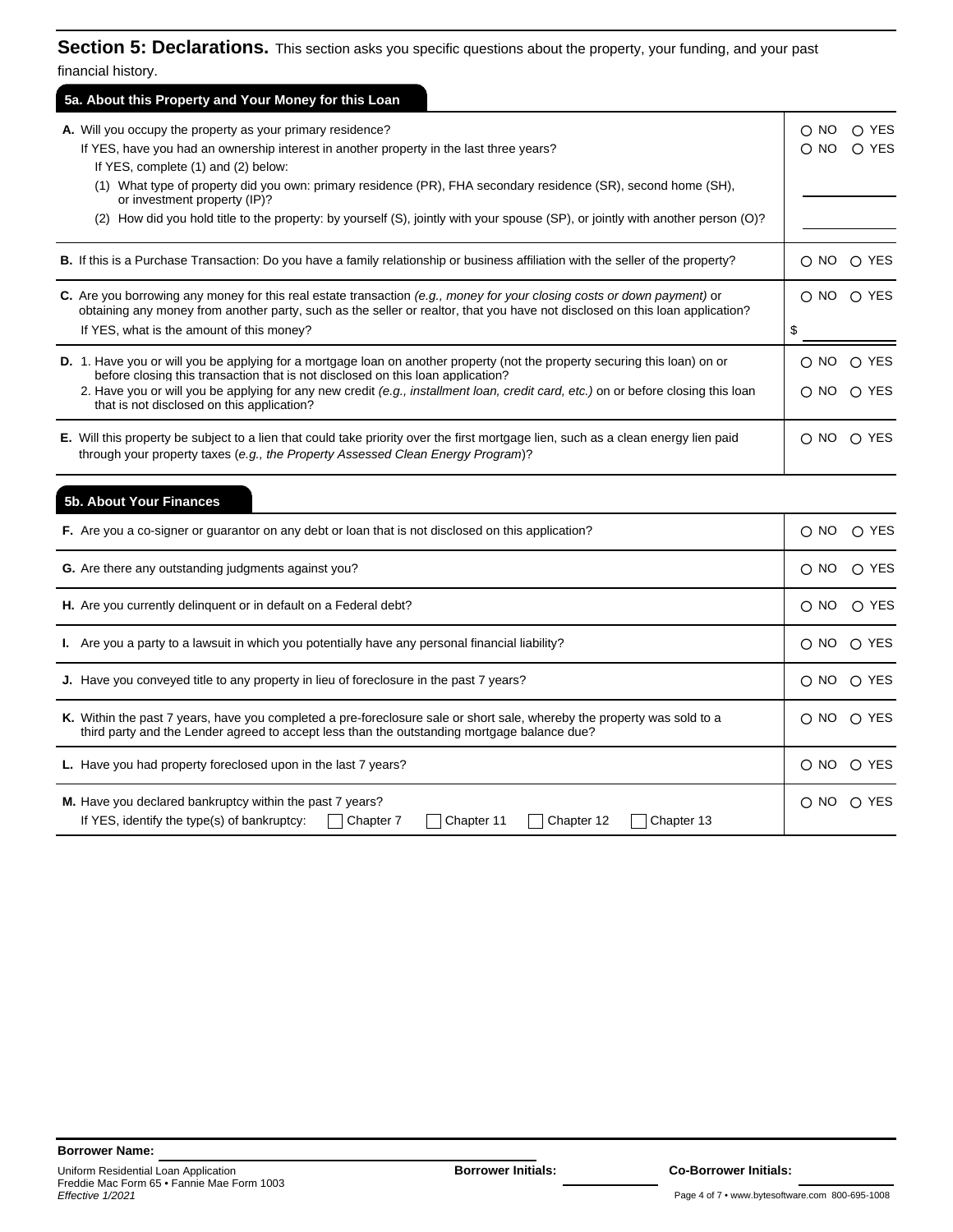# **Section 6: Acknowledgments and Agreements.** This section tells you about your legal obligations when

you sign this application.

### **Acknowledgments and Agreements**

#### **Definitions:**

- "Lender" includes the Lender's agents, service providers, and any of their successors and assigns.
- "Other Loan Participants" includes (i) any actual or potential owners of a loan resulting from this application (the "Loan"), (ii) acquirers of any beneficial or other interest in the Loan, (iii) any mortgage insurer, (iv) any guarantor, (v) any servicer of the Loan, and (vi) any of these parties' service providers, successors or assigns.

#### **I agree to, acknowledge, and represent the following:**

#### **(1) The Complete Information for this Application**

- The information I have provided in this application is true, accurate, and complete as of the date I signed this application.
- If the information I submitted changes or I have new information before closing of the Loan, I must change and supplement this application, including providing any updated/supplemented real estate sales contract.
- For purchase transactions: The terms and conditions of any real estate sales contract signed by me in connection with this application are true, accurate, and complete to the best of my knowledge and belief. I have not entered into any other agreement, written or oral, in connection with this real estate transaction.
- The Lender and Other Loan Participants may rely on the information contained in the application before and after closing of the Loan.
- Any intentional or negligent misrepresentation of information may result in the imposition of:
	- (a) civil liability on me, including monetary damages, if a person suffers any loss because the person relied on any misrepresentation that I have made on this application, and/or
	- criminal penalties on me including, but not limited to, fine or imprisonment or both under the provisions of Federal law (18 U.S.C. §§ 1001 et seq.). (b)

#### **(2) The Property's Security**

The Loan I have applied for in this application will be secured by a mortgage or deed of trust which provides the Lender a security interest in the property described in this application.

#### **(3) The Property's Appraisal, Value, and Condition**

- Any appraisal or value of the property obtained by the Lender is for use by the Lender and Other Loan Participants.
- The Lender and Other Loan Participants have not made any representation or warranty, express or implied, to me about the property, its condition, or its value.

#### **(4) Electronic Records and Signatures**

- The Lender and Other Loan Participants may keep any paper record and/or electronic record of this application, whether or not the Loan is approved.
- If this application is created as (or converted into) an "electronic application", I consent to the use of "electronic records" and "electronic signatures" as the terms are defined in and governed by applicable Federal and/or state electronic transactions laws.
- I intend to sign and have signed this application either using my:
	- (a) electronic signature; or
	- (b) a written signature and agree that if a paper version of this application is converted into an electronic application, the application will be an electronic record, and the representation of my written signature on this application will be my binding electronic signature.
- I agree that the application, if delivered or transmitted to the Lender or Other Loan Participants as an electronic record with my electronic signature, will be as effective and enforceable as a paper application signed by me in writing.

#### **(5) Delinquency**

- The Lender and Other Loan Participants may report information about my account to credit bureaus. Late payments, missed payments, or other defaults on my account may be reflected in my credit report and will likely affect my credit score.
- If I have trouble making my payments I understand that I may contact a HUD-approved housing counseling organization for advice about actions I can take to meet my mortgage obligations.

#### **(6) Authorization for Use and Sharing of Information**

By signing below, in addition to the representations and agreements made above, I expressly authorize the Lender and Other Loan Participants to obtain, use, and share with each other (i) the loan application and related loan information and documentation, (ii) a consumer credit report on me, and (iii) my tax return information, as necessary to perform the actions listed below, for so long as they have an interest in my loan or its servicing:

- (a) process and underwrite my loan;
- (b) verify any data contained in my consumer credit report, my loan application and other information supporting my loan application;
- (c) inform credit and investment decisions by the Lender and Other Loan Participants;
- (d) perform audit, quality control, and legal compliance analysis and reviews;
- (e) perform analysis and modeling for risk assessments;
- (f) monitor the account for this loan for potential delinquencies and determine any assistance that may be available to me; and
- (g) other actions permissible under applicable law.

**Borrower Signature**

**Additional Borrower Signature**

Date *(mm/dd/yyyy)* **/ /**

 **/ /**

Date *(mm/dd/yyyy)*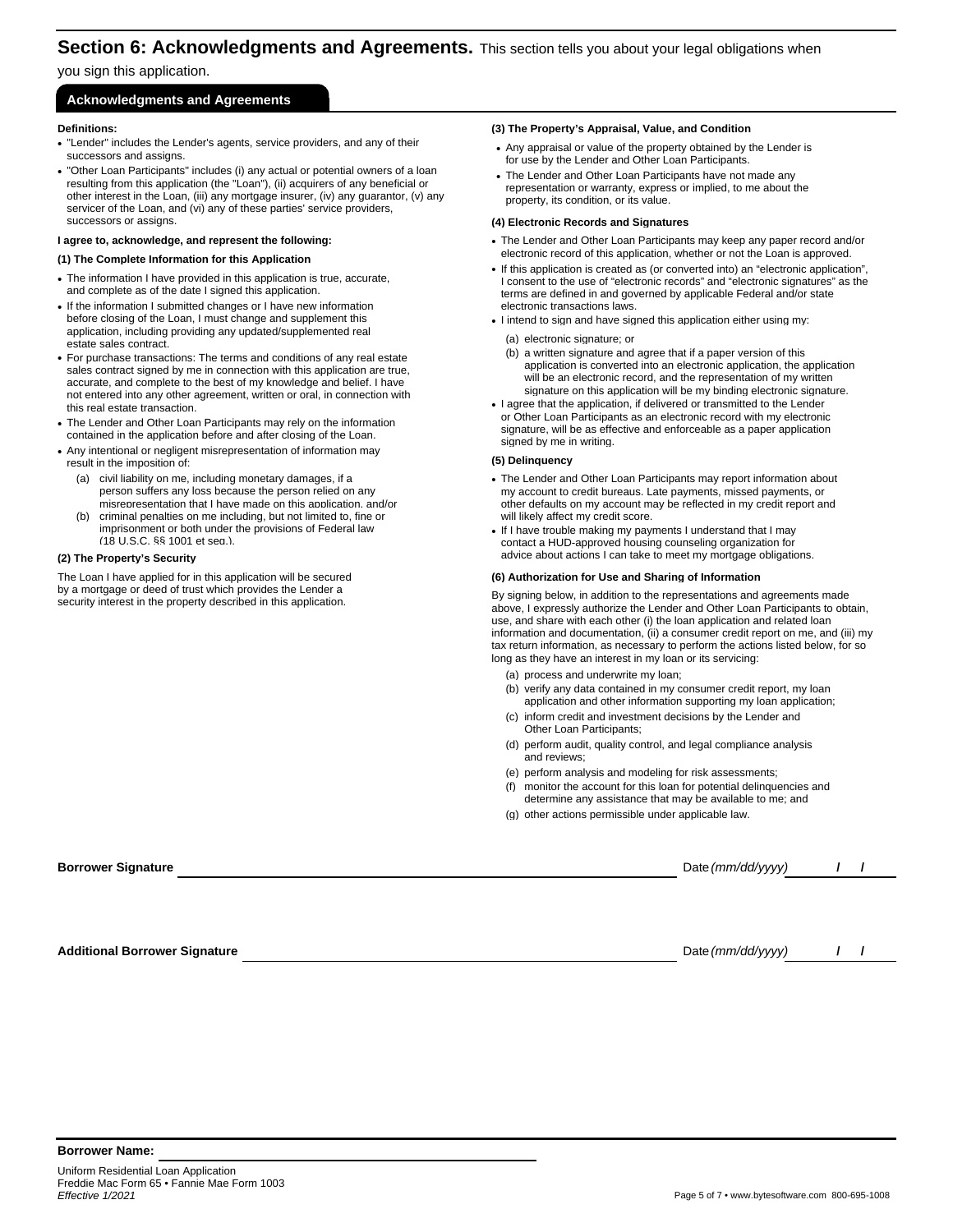**Section 7: Military Service.** This section ask questions about your (or your deceased spouse's) military service.

| <b>Military Service of Borrower</b>                                                                                                                            |  |
|----------------------------------------------------------------------------------------------------------------------------------------------------------------|--|
| Military Service – Did you (or your deceased spouse) ever serve, or are you currently serving, in the United States Armed Forces? $\bigcirc$ NO $\bigcirc$ YES |  |
| If YES, check all that apply: $\Box$ Currently serving on active duty with projected expiration date of service/tour<br>(mm/dd/vvvv)                           |  |
| Currently retired, discharged, or separated from service                                                                                                       |  |
| Only period of service was as a non-activated member of the Reserve or National Guard                                                                          |  |
| Surviving spouse                                                                                                                                               |  |

**Section 8: Demographic Information.** This section asks about your ethnicity, sex, and race.

## **Demographic Information of Borrower**

**The purpose of collecting this information** is to help ensure that all applicants are treated fairly and that the housing needs of communities and neighborhoods are being fulfilled. For residential mortgage lending, Federal law requires that we ask applicants for their demographic information (ethnicity, sex, and race) in order to monitor our compliance with equal credit opportunity, fair housing, and home mortgage disclosure laws. You are not required to provide this information, but are encouraged to do so. You may select one or more designations for "Ethnicity" and one or more designations for "Race." **The law provides that we may not discriminate** on the basis of this information, or on whether you choose to provide it. However, if you choose not to provide the information and you have made this application in person, Federal regulations require us to note your ethnicity, sex, and race on the basis of visual observation or surname. The law also provides that we may not discriminate on the basis of age or marital status information you provide in this application. If you do not wish to provide some or all of this information, please check below.

| Ethnicity: Check one or more                                                               | Race: Check one or more                                               |
|--------------------------------------------------------------------------------------------|-----------------------------------------------------------------------|
| Hispanic or Latino                                                                         | American Indian or Alaska Native - Print name of enrolled             |
| Puerto Rican<br><b>Cuban</b><br>Mexican                                                    | or principal tribe:                                                   |
| Other Hispanic or Latino - Print origin:                                                   | Asian                                                                 |
|                                                                                            | Asian Indian<br>Filipino<br> Chinese                                  |
| For example: Argentinean, Colombian, Dominican,                                            | Korean<br>Vietnamese<br>Japanese                                      |
| Nicaraguan, Salvadoran, Spaniard, and so on.                                               | Other Asian - Print race:                                             |
| Not Hispanic or Latino                                                                     | For example: Hmong, Laotian, Thai, Pakistani, Cambodian, and so on.   |
| I do not wish to provide this information                                                  | Black or African American                                             |
| <b>Sex</b>                                                                                 | Native Hawaiian or Other Pacific Islander                             |
| Female                                                                                     | Guamanian or Chamorro<br>Native Hawaiian<br><b>Samoan</b>             |
| Male                                                                                       | Other Pacific Islander - Print race:                                  |
| I do not wish to provide this information                                                  |                                                                       |
|                                                                                            | For example: Fijian, Tongan, and so on.                               |
|                                                                                            | White                                                                 |
|                                                                                            | I do not wish to provide this information                             |
| To Be Completed by Financial Institution (for application taken in person):                |                                                                       |
| Was the ethnicity of the Borrower collected on the basis of visual observation or surname? | $\cap$ NO<br>YES<br>∩                                                 |
| Was the sex of the Borrower collected on the basis of visual observation or surname?       | $\bigcirc$ NO<br>O YES                                                |
| Was the race of the Borrower collected on the basis of visual observation or surname?      | O NO<br>O YES                                                         |
| The Demographic Information was provided through:                                          |                                                                       |
| ○ Face-to-Face Interview (includes Electronic Media w/ Video Component)                    | <b>Email or Internet</b><br>Telephone Interview<br>○ Fax or Mail<br>∩ |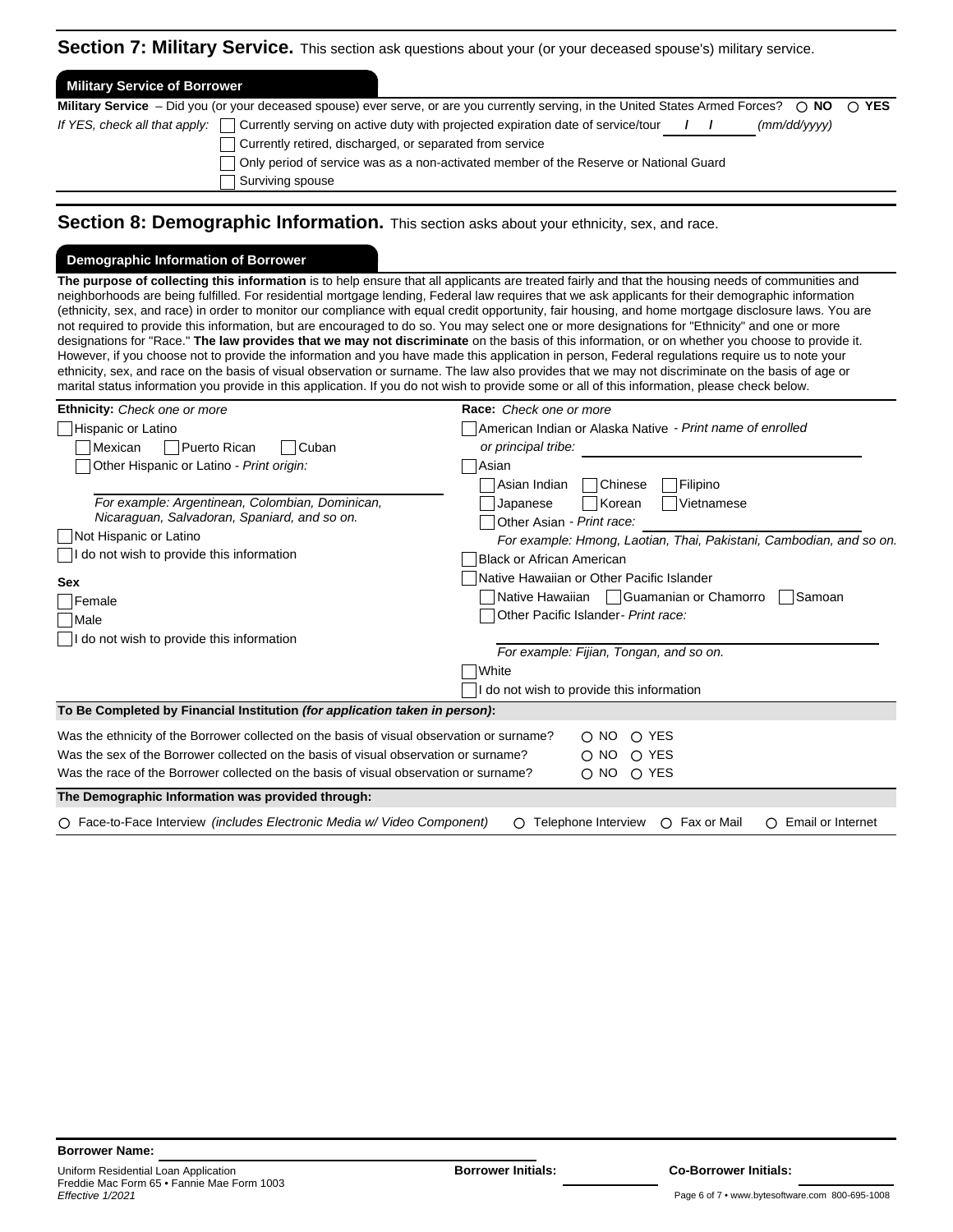| Section 9: Loan Originator Information. To be completed by your Loan Originator. |                                 |
|----------------------------------------------------------------------------------|---------------------------------|
| <b>Loan Originator Information</b>                                               |                                 |
| Loan Originator Organization Name 802 Credit Union                               |                                 |
| Address 820 PUTNEY ROAD, BRATTLEBORO, VT 05301                                   |                                 |
| Loan Originator Organization NMLSR ID#409405                                     | State License ID#               |
| Loan Originator Name                                                             |                                 |
| Loan Originator NMLSR ID#                                                        | State License ID#               |
| Email                                                                            | Phone                           |
| Signature                                                                        | Date (mm/dd/yyyy)<br>$\sqrt{1}$ |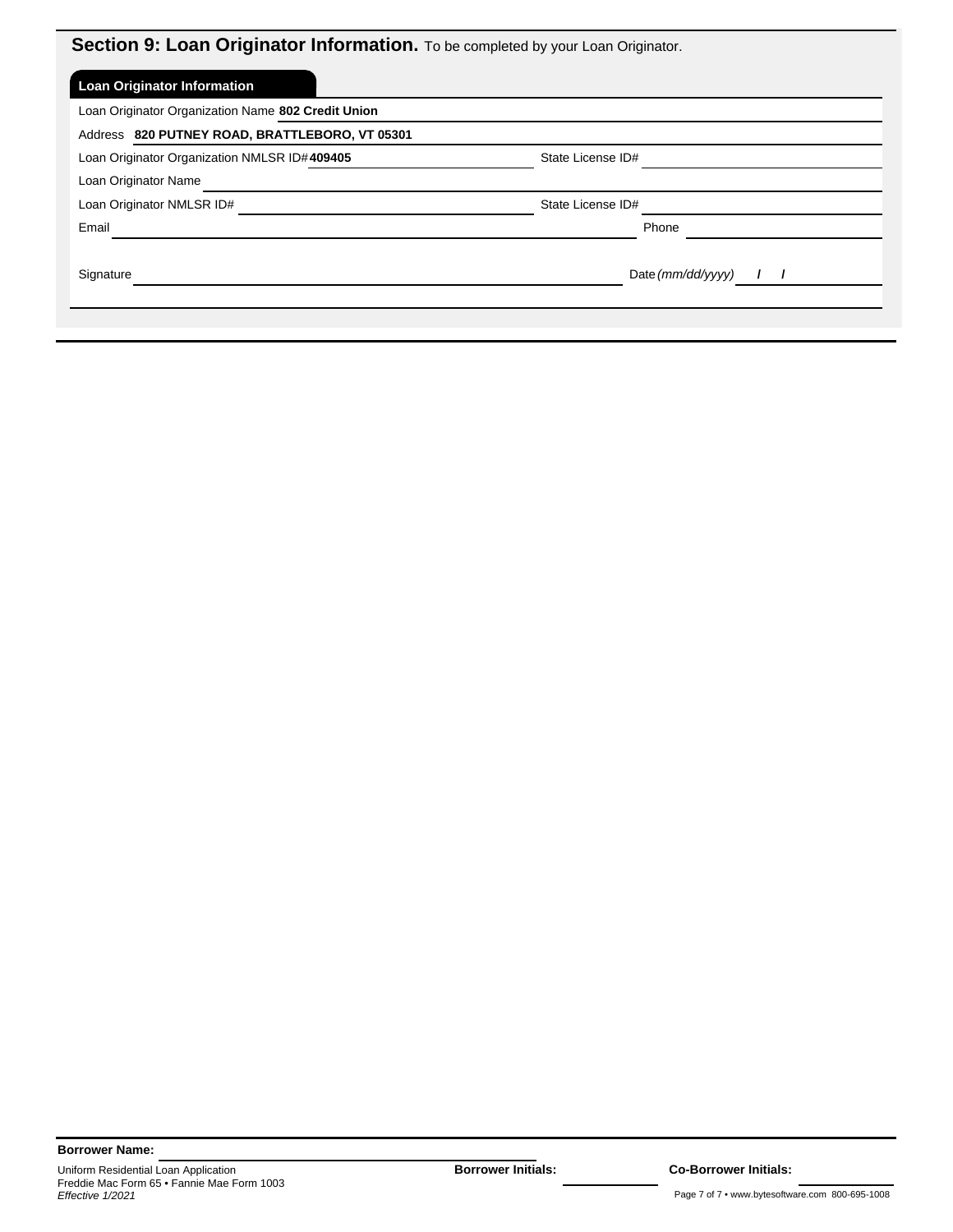Lender Loan No./Universal Loan Identifier **Agency Case No.** Agency Case No. Agency Case No. Agency Case No. *To be completed by the Lender:*

# **Uniform Residential Loan Application — Additional Borrower**

**Verify and complete the information on this application as directed by your lender.**

**Section 1: Borrower Information.** This section asks about your personal information and your income from employment and other sources, such as retirement, that you want considered to qualify for this loan.

| 1a. Personal Information                                       |                                                                                                                                                         |                                                                           |                                                |                                                                                                      |         |
|----------------------------------------------------------------|---------------------------------------------------------------------------------------------------------------------------------------------------------|---------------------------------------------------------------------------|------------------------------------------------|------------------------------------------------------------------------------------------------------|---------|
| Name (First, Middle, Last, Suffix)                             |                                                                                                                                                         | <b>Social Security Number</b>                                             | (or Individual Taxpayer Identification Number) |                                                                                                      |         |
|                                                                | <b>Alternate Names</b> - List any names by which you are known or any names<br>under which credit was previously received (First, Middle, Last, Suffix) | Date of Birth<br>(mm/dd/yyyy)<br>$\mathcal{L}$<br>$\overline{1}$          |                                                | <b>Citizenship</b><br>○ U.S. Citizen<br>○ Permanent Resident Alien<br>O Non-Permanent Resident Alien |         |
| <b>Type of Credit</b>                                          |                                                                                                                                                         |                                                                           |                                                | List name(s) of Other Borrower(s) Applying for this Loan                                             |         |
| $\bigcirc$ I am applying for <b>individual credit.</b>         | $\bigcirc$ I am applying for joint credit. Total Number of Borrowers:<br>Each Borrower intends to apply for joint credit. Your initials:                |                                                                           |                                                | (First, Middle, Last, Suffix) - Use a separator between names                                        |         |
| <b>Marital Status</b>                                          | <b>Dependents</b> (not listed by another Borrower)                                                                                                      | <b>Contact Information</b>                                                |                                                |                                                                                                      |         |
| $\bigcirc$ Married                                             | Number                                                                                                                                                  | <b>Home</b> phone                                                         |                                                |                                                                                                      |         |
| ○ Separated<br>Ages                                            |                                                                                                                                                         | Cell phone                                                                |                                                |                                                                                                      |         |
| O Unmarried<br>Registered Reciprocal Beneficiary Relationship) | (Single, Divorced, Widowed, Civil Union, Domestic Partnership,                                                                                          | Work phone<br>Email                                                       |                                                | Ext.<br>$\blacksquare$                                                                               |         |
| <b>Current Address</b>                                         |                                                                                                                                                         |                                                                           |                                                |                                                                                                      |         |
| <b>Street</b>                                                  |                                                                                                                                                         |                                                                           |                                                | Unit #                                                                                               |         |
| City                                                           |                                                                                                                                                         | <b>State</b>                                                              | ZIP                                            | Country                                                                                              |         |
| How Long at Current Address?                                   | Months<br>Years                                                                                                                                         | <b>Housing</b> $\bigcirc$ No primary housing expense $\bigcirc$ Own       |                                                | $\bigcap$ Rent (\$                                                                                   | /month) |
|                                                                | If at Current Address for LESS than 2 years, list Former Address                                                                                        | Does not apply                                                            |                                                |                                                                                                      |         |
| Mailing Address - if different from Current Address            |                                                                                                                                                         | Does not apply                                                            |                                                |                                                                                                      |         |
| <b>Street</b>                                                  |                                                                                                                                                         |                                                                           |                                                | Unit #                                                                                               |         |
| City                                                           |                                                                                                                                                         | State                                                                     | ZIP                                            | Country                                                                                              |         |
|                                                                | 1b. Current Employment/Self Employment and Income                                                                                                       | Does not apply                                                            |                                                |                                                                                                      |         |
| <b>Employer or Business Name</b>                               |                                                                                                                                                         | Phone                                                                     |                                                | <b>Gross Monthly Income</b>                                                                          |         |
| <b>Street</b>                                                  | <u> 1989 - Johann Barbara, martxa alemaniar a</u>                                                                                                       | Unit #                                                                    |                                                | <b>Base</b>                                                                                          | /month  |
| City                                                           | <b>State</b><br><u> 1980 - Johann Barn, amerikansk politiker (</u>                                                                                      | ZIP<br>Country                                                            |                                                | Overtime                                                                                             | /month  |
| <b>Position or Title</b>                                       |                                                                                                                                                         | Check if this statement applies:                                          |                                                | <b>Bonus</b>                                                                                         | /month  |
| <b>Start Date</b><br>$\sqrt{1}$                                | (mm/dd/yyyy)                                                                                                                                            | I am employed by a family member,                                         |                                                | Commission \$                                                                                        | /month  |
| How long in this line of work?                                 | Years<br>Months                                                                                                                                         | property seller, real estate agent, or other<br>party to the transaction. |                                                | Military<br>Entitlements                                                                             | /month  |
| <b>Check if you are the Business</b>                           | O I have an ownership share of less than 25%. Monthly Income (or Loss)                                                                                  |                                                                           |                                                | Other                                                                                                | /month  |
| <b>Owner or Self-Employed</b>                                  | $\bigcirc$ I have an ownership share of 25% or more.                                                                                                    |                                                                           |                                                | <b>TOTAL \$</b>                                                                                      | /month  |
|                                                                | 1c. IF APPLICABLE, Complete Information for Additional Employment/Self Employment and Income                                                            |                                                                           |                                                | $ \mathcal{V} $ Does not apply                                                                       |         |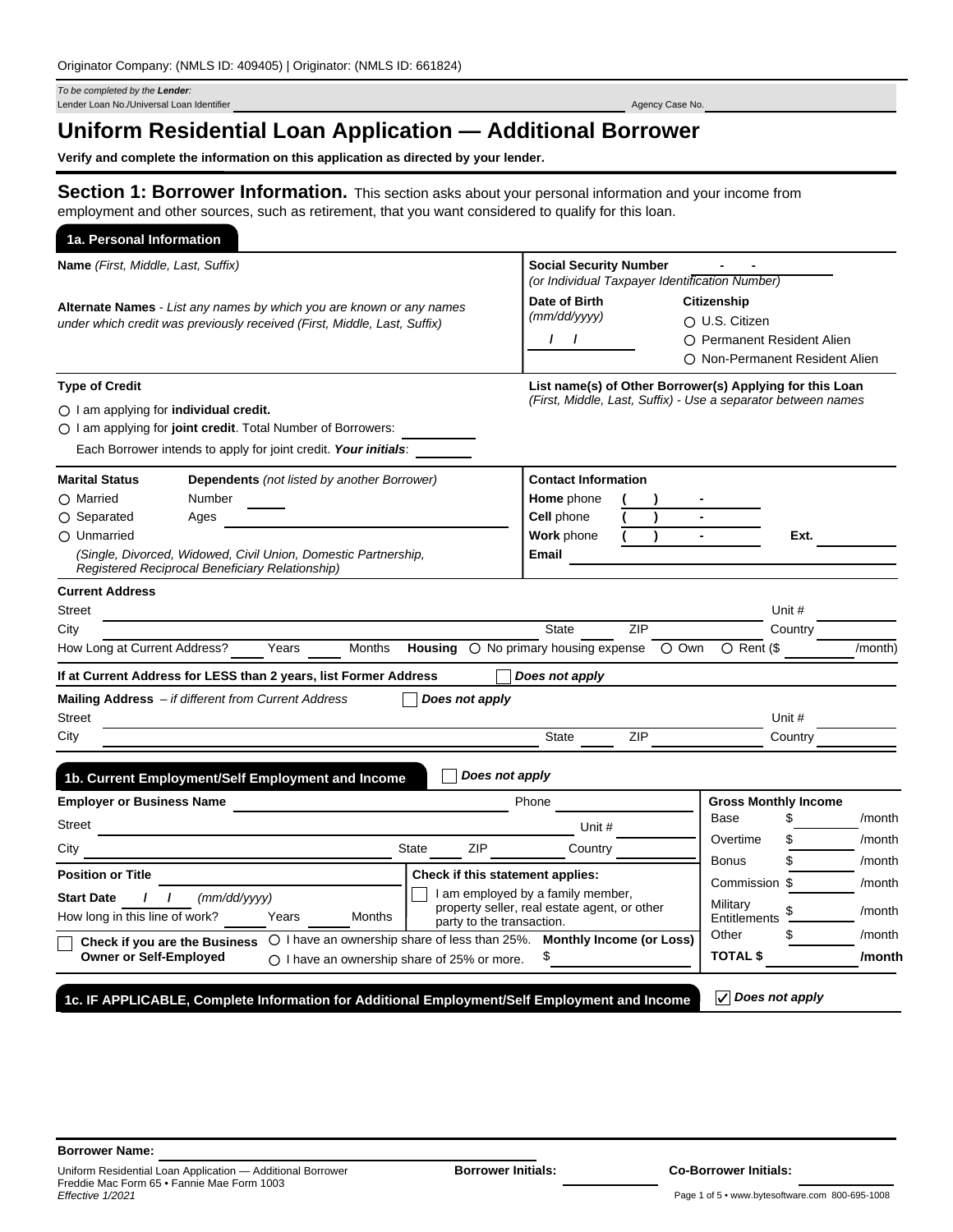| 1e. Income from Other Sources |                        | Does not apply                                                                                                                                  |                      |                        |                   |
|-------------------------------|------------------------|-------------------------------------------------------------------------------------------------------------------------------------------------|----------------------|------------------------|-------------------|
|                               |                        | Include income from other sources below. Under Income Source, choose from the sources listed here:                                              |                      |                        |                   |
| • Alimony                     | • Child Support        | • Interest and Dividends                                                                                                                        | • Notes Receivable   | • Royalty Payments     | • Unemployment    |
| • Automobile Allowance        | • Disability           | • Mortgage Credit Certificate                                                                                                                   | • Public Assistance  | • Separate Maintenance | <b>Benefits</b>   |
| • Boarder Income              | • Foster Care          | • Mortgage Differential                                                                                                                         | • Retirement         | • Social Security      | • VA Compensation |
| • Capital Gains               | • Housing or Parsonage | Payments                                                                                                                                        | (e.g., Pension, IRA) | $\bullet$ Trust        | • Other           |
| this loan.                    |                        | NOTE: Reveal alimony, child support, separate maintenance, or other income ONLY IF you want it considered in determining your qualification for |                      |                        |                   |

**1d. IF APPLICABLE, Complete Information for Previous Employment/Self-Employment and Income** *Does not apply*

My information for Section 2 is listed on the Uniform Residential Loan Application with

# **Section 3: Financial Information - Real Estate.**

My information for Section 3 is listed on the Uniform Residential Loan Application with

# **Section 4: Loan and Property Information.**

My information for Section 4 is listed on the Uniform Residential Loan Application with

(insert name of Borrower)

(insert name of Borrower)

(insert name of Borrower)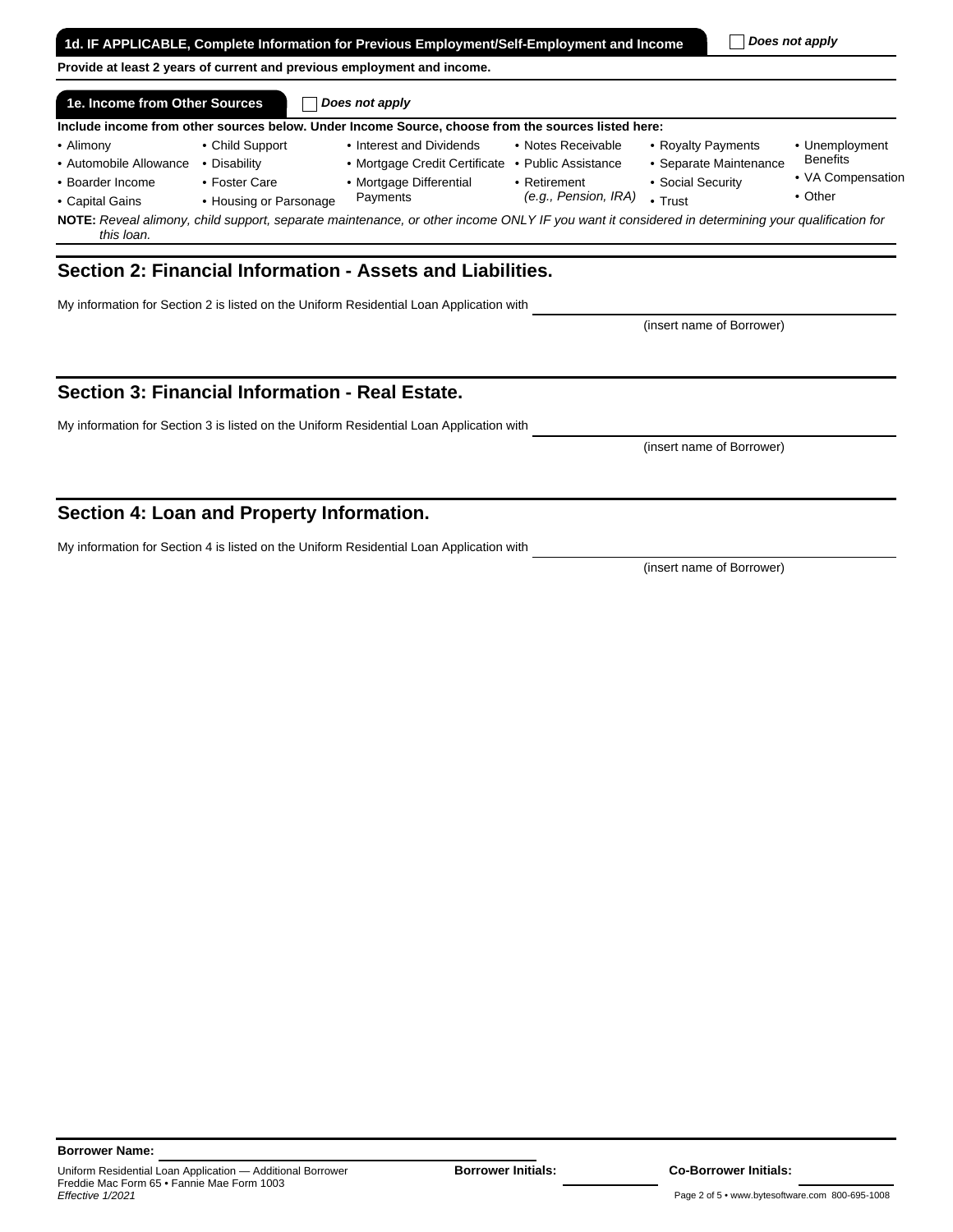## **Section 5: Declarations.** This section asks you specific questions about the property, your funding, and your past financial history.

| 5a. About this Property and Your Money for this Loan                                                                                                                                                                                                                                                                                                                                                                                                                                    |                                            |
|-----------------------------------------------------------------------------------------------------------------------------------------------------------------------------------------------------------------------------------------------------------------------------------------------------------------------------------------------------------------------------------------------------------------------------------------------------------------------------------------|--------------------------------------------|
| A. Will you occupy the property as your primary residence?<br>If YES, have you had an ownership interest in another property in the last three years?<br>If YES, complete (1) and (2) below:<br>What type of property did you own: primary residence (PR), FHA secondary residence (SR), second home (SH),<br>(1)<br>or investment property (IP)?<br>How did you hold title to the property: by yourself (S), jointly with your spouse (SP), or jointly with another person (O)?<br>(2) | O YES<br>O NO<br>$\Omega$ YES<br>O NO      |
| <b>B.</b> If this is a Purchase Transaction: Do you have a family relationship or business affiliation with the seller of the property?                                                                                                                                                                                                                                                                                                                                                 | YES<br>$\circ$ NO<br>∩                     |
| C. Are you borrowing any money for this real estate transaction (e.g., money for your closing costs or down payment) or<br>obtaining any money from another party, such as the seller or realtor, that you have not disclosed on this loan application?<br>If YES, what is the amount of this money?                                                                                                                                                                                    | O YES<br>$\circ$ NO                        |
| D. 1. Have you or will you be applying for a mortgage loan on another property (not the property securing this loan) on or<br>before closing this transaction that is not disclosed on this loan application?<br>2. Have you or will you be applying for any new credit (e.g., installment loan, credit card, etc.) on or before closing this loan<br>that is not disclosed on this application?                                                                                        | $\circ$ NO<br>O YES<br>$\circ$ NO<br>O YES |
| E. Will this property be subject to a lien that could take priority over the first mortgage lien, such as a clean energy lien paid<br>through your property taxes (e.g., the Property Assessed Clean Energy Program)?                                                                                                                                                                                                                                                                   | $\circ$ NO<br>O YES                        |
| 5b. About Your Finances                                                                                                                                                                                                                                                                                                                                                                                                                                                                 |                                            |
| $\mathsf{\Gamma}$ . Anough a co-signet or quaranter on any debt or lean that is not disclosed on this application?                                                                                                                                                                                                                                                                                                                                                                      | $\cap$ N <sub>1</sub> $\cap$               |

| <b>F.</b> Are you a co-signer or guarantor on any debt or loan that is not disclosed on this application?                                                                                                              |                         |  |
|------------------------------------------------------------------------------------------------------------------------------------------------------------------------------------------------------------------------|-------------------------|--|
| <b>G.</b> Are there any outstanding judgments against you?                                                                                                                                                             | ∩ YES<br>$\circ$ NO     |  |
| H. Are you currently delinguent or in default on a Federal debt?                                                                                                                                                       | O NO<br>YES<br>◯        |  |
| <b>I.</b> Are you a party to a lawsuit in which you potentially have any personal financial liability?                                                                                                                 | $\circ$ NO<br>O YES     |  |
| J. Have you conveyed title to any property in lieu of foreclosure in the past 7 years?                                                                                                                                 | O YES<br>NO.<br>∩       |  |
| K. Within the past 7 years, have you completed a pre-foreclosure sale or short sale, whereby the property was sold to a<br>third party and the Lender agreed to accept less than the outstanding mortgage balance due? | $\circ$ NO<br>O YES     |  |
| <b>L.</b> Have you had property foreclosed upon in the last 7 years?                                                                                                                                                   | $\circ$ NO<br>O YES     |  |
| M. Have you declared bankruptcy within the past 7 years?<br>If YES, identify the type(s) of bankruptcy:<br>  Chapter 7<br>Chapter 12<br>Chapter 13<br>Chapter 11                                                       | YES.<br>$\circ$ NO<br>∩ |  |

# **Section 6: Acknowledgments and Agreements.**

My information for Section 6 is listed on the Uniform Residential Loan Application with

(insert name of Borrower)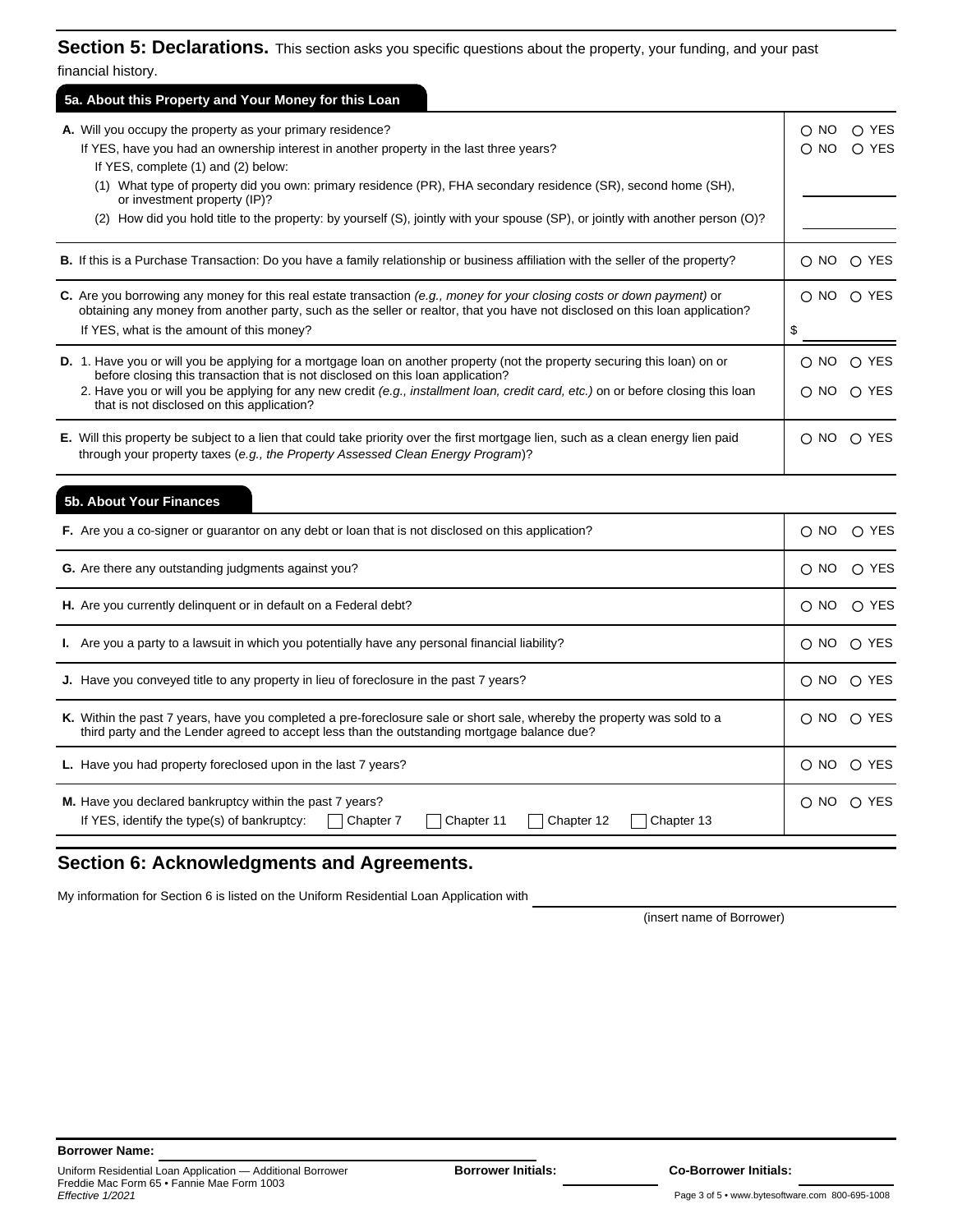**Section 7: Military Service.** This section ask questions about your (or your deceased spouse's) military service.

| <b>Military Service of Borrower</b>                                                                                                                            |  |
|----------------------------------------------------------------------------------------------------------------------------------------------------------------|--|
| Military Service – Did you (or your deceased spouse) ever serve, or are you currently serving, in the United States Armed Forces? $\bigcirc$ NO $\bigcirc$ YES |  |
| If YES, check all that apply: $\Box$ Currently serving on active duty with projected expiration date of service/tour<br>(mm/dd/vvvv)                           |  |
| Currently retired, discharged, or separated from service                                                                                                       |  |
| Only period of service was as a non-activated member of the Reserve or National Guard                                                                          |  |
| Surviving spouse                                                                                                                                               |  |

**Section 8: Demographic Information.** This section asks about your ethnicity, sex, and race.

## **Demographic Information of Borrower**

**The purpose of collecting this information** is to help ensure that all applicants are treated fairly and that the housing needs of communities and neighborhoods are being fulfilled. For residential mortgage lending, Federal law requires that we ask applicants for their demographic information (ethnicity, sex, and race) in order to monitor our compliance with equal credit opportunity, fair housing, and home mortgage disclosure laws. You are not required to provide this information, but are encouraged to do so. You may select one or more designations for "Ethnicity" and one or more designations for "Race." **The law provides that we may not discriminate** on the basis of this information, or on whether you choose to provide it. However, if you choose not to provide the information and you have made this application in person, Federal regulations require us to note your ethnicity, sex, and race on the basis of visual observation or surname. The law also provides that we may not discriminate on the basis of age or marital status information you provide in this application. If you do not wish to provide some or all of this information, please check below.

| <b>Ethnicity:</b> Check one or more                                                        | Race: Check one or more                                               |
|--------------------------------------------------------------------------------------------|-----------------------------------------------------------------------|
| Hispanic or Latino                                                                         | American Indian or Alaska Native - Print name of enrolled             |
| Puerto Rican<br><b>Mexican</b><br><b>Cuban</b>                                             | or principal tribe:                                                   |
| Other Hispanic or Latino - Print origin:                                                   | Asian                                                                 |
|                                                                                            | Asian Indian<br>Filipino<br> Chinese                                  |
| For example: Argentinean, Colombian, Dominican,                                            | Korean<br>Vietnamese<br>Japanese                                      |
| Nicaraguan, Salvadoran, Spaniard, and so on.                                               | Other Asian - Print race:                                             |
| Not Hispanic or Latino                                                                     | For example: Hmong, Laotian, Thai, Pakistani, Cambodian, and so on.   |
| I do not wish to provide this information                                                  | <b>Black or African American</b>                                      |
| <b>Sex</b>                                                                                 | Native Hawaiian or Other Pacific Islander                             |
| Female                                                                                     | Native Hawaiian   Guamanian or Chamorro<br><b>Samoan</b>              |
| Male                                                                                       | Other Pacific Islander - Print race:                                  |
| I do not wish to provide this information                                                  |                                                                       |
|                                                                                            | For example: Fijian, Tongan, and so on.                               |
|                                                                                            | White                                                                 |
|                                                                                            | I do not wish to provide this information                             |
| To Be Completed by Financial Institution (for application taken in person):                |                                                                       |
| Was the ethnicity of the Borrower collected on the basis of visual observation or surname? | $\cap$ NO<br>YES<br>∩                                                 |
| Was the sex of the Borrower collected on the basis of visual observation or surname?       | $\bigcirc$ NO<br>O YES                                                |
| Was the race of the Borrower collected on the basis of visual observation or surname?      | O NO<br>O YES                                                         |
| The Demographic Information was provided through:                                          |                                                                       |
| ○ Face-to-Face Interview (includes Electronic Media w/ Video Component)                    | <b>Email or Internet</b><br>Telephone Interview<br>○ Fax or Mail<br>∩ |